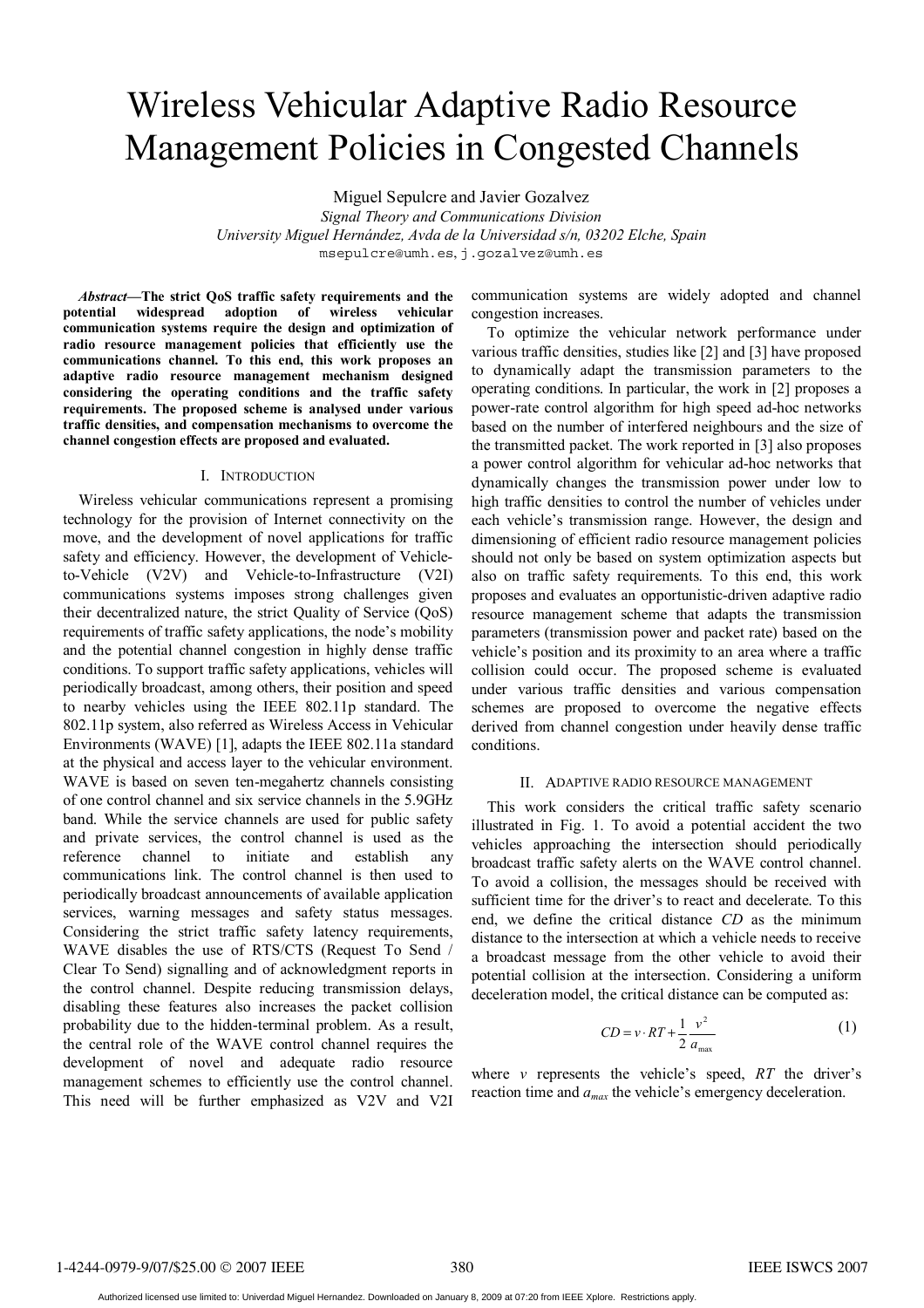To efficiently use the WAVE control channel, the authors proposed an OPportunistic-driven adaptive RAdio resource Management (OPRAM) mechanism that adapts the operating parameters (transmission power and packet data rate) based on the vehicle's position and its proximity to an area where a potential collision could occur. The proposal's aim is to guarantee the required traffic safety performance (i.e. receiving a broadcast alert with sufficient time for the driver to react) while efficiently using the WAVE control channel. To this end, it is important to limit the transmission power to the minimum necessary given that high transmission powers results in a higher channel collision probability due to their increased coverage range. As a result, the OPRAM proposal generally operates with a low transmission power sufficient to communicate with the vehicles moving along the same street in LOS (Line of Sight) conditions. However, OPRAM increases its transmission power when the vehicle is approaching the distance *CD* in order to guarantee a high probability to successfully receive a broadcast safety alert before *CD* (see Fig. 1); the region before *CD* where the transmission power is increased is called Algorithm Region (*AR*) and has been set equal to 1second in this work. OPRAM defines a target probability of not receiving a warning alert before *CD* equal to *p=0.01*. The proposed scheme considers that each vehicle transmits  $N_T$  broadcast messages in  $AR$  and that the probability that a single packet is successfully received *pe* is independent and constant in *AR*. Consequently, the number of packets correctly received  $N_R$  in  $AR$  can be described through a Binomial distribution constructed by *NT* Bernoully experiments (each of them with a probability of success  $p_e$ ). In this case, the probability that vehicle *A* receives no broadcast safety alert from *B* before *CD* is:

$$
P(N_R = 0) = (1 - p_e)^{N_T} = p \tag{2}
$$

Once  $p$  and  $N_T$  have been defined,  $p_e$  can be obtained through equation (2). To maintain  $p_e$  constant in  $AR$ , OPRAM varies the transmission power in *AR* with the distance. Increasing  $N_T$  offers OPRAM the possibility to reduce the target mean probability  $p_e$  and consequently the transmission power. Once  $p_e$  has been calculated, Fig. 2 is used to obtain the required average received power level *Pr* to successfully receive each transmitted packet within *AR* with the probability *pe*. Fig. 2 has been obtained emulating the reception of a large set of samples with an average received power of *Pr* but with a varying instantaneous received power level given to the shadowing and fast fading contributions. The correct or incorrect reception of each emulated sample is then estimated based on the received signal level and the link level interfaces described in the following section. The probability of successfully receiving a packet  $p_e$  given an average received power level *Pr* is then estimated as the ratio of correctly received samples to the total number of samples generated.

Using Fig. 2 it is then possible to determine the required average *Pr* to guarantee the target *pe*. Finally, the OPRAM

transmission power can be obtained considering the pathloss contribution for the corresponding distance between transmitter and receiver. Fig. 3 illustrates an example of the OPRAM operation where it can be observed that an increase in  $N_T$  reduces the target  $p_e$ , and consequently the required OPRAM transmission power. Fig. 3 also shows that OPRAM



Fig. 3. OPRAM operation.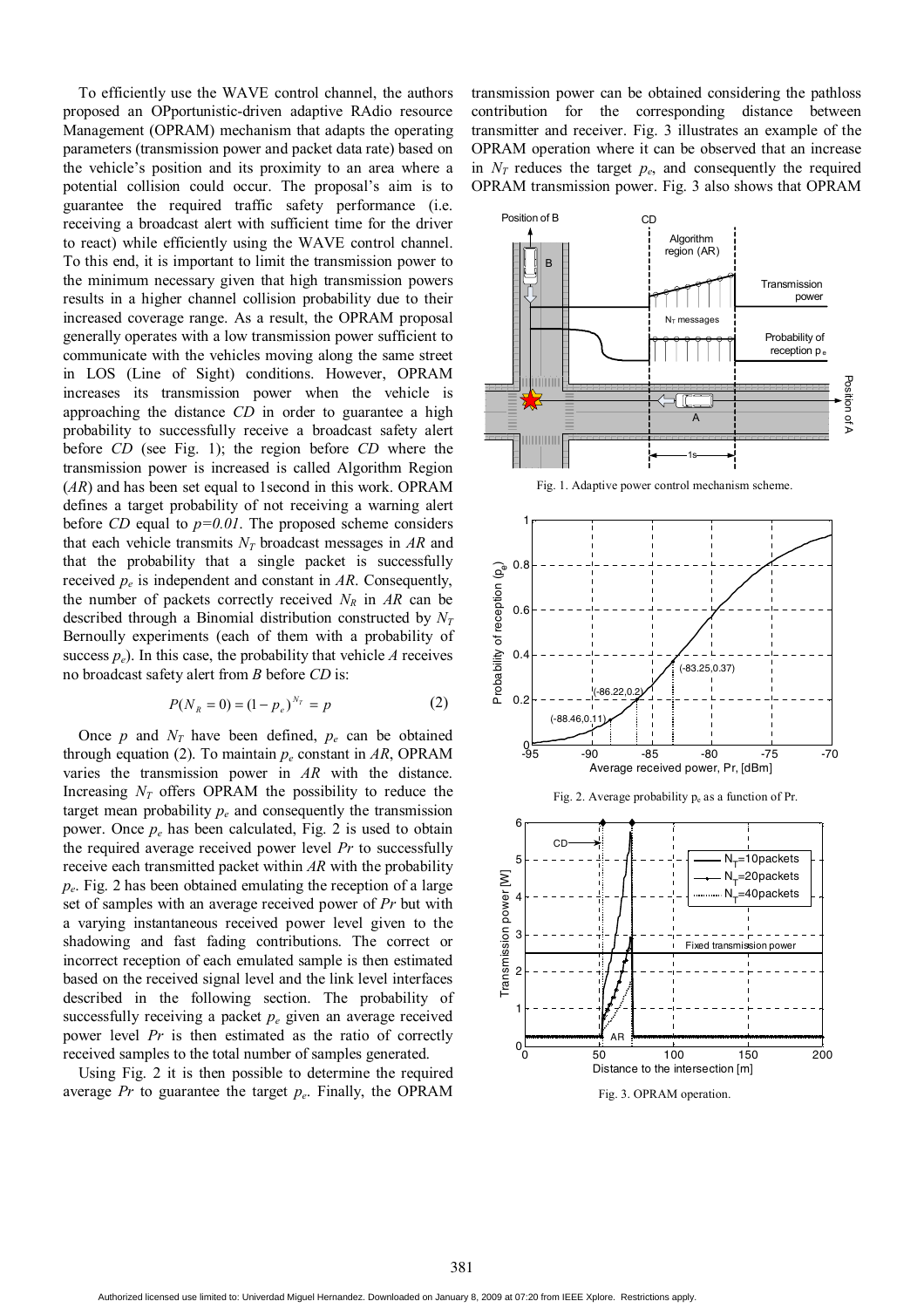maintains a constant 250mW power level and 10packets/s data rate outside the *AR* region. These values have been selected since they guarantee each vehicle's connectivity with those located along the same street in a 150m range, as required by the WAVE guidelines for cooperative collision warning applications [4].

### III. EVALUATION SCENARIO

To conduct this investigation, a wireless vehicular simulator developed in ns2 [5] has been implemented. It considers the critical intersection scenario illustrated in Fig. 1. Vehicles periodically broadcast safety messages on the WAVE control channel at 6Mbps, corresponding to the WAVE <sup>1/2</sup> QPSK transmission mode. In terms of traffic density, two scenarios have been simulated. In the first one, only the two vehicles approaching the intersection are emulated. In this case, transmission errors result solely from propagation effects. In the second scenario, other nearby vehicles also transmitting broadcast safety alerts are emulated. In this case, transmission errors are due to the propagation effects and channel congestion. Table I summarizes the main simulation parameters, where the null traffic density denotes the scenario where only the two vehicles approaching the intersection are emulated. The operational parameters have been selected following the WAVE recommendations and [6].

A detailed urban micro-cell propagation model developed in the WINNER project [7] has been considered to model the radio transmission effects defined in terms of pathloss, shadowing and multipath fading. Despite not considering V2V communication scenarios, the operating conditions of the WINNER urban micro-cell model are, to the author's best knowledge, those that currently best fit the V2V communications scenario<sup>1</sup> given the unavailability of a complete V2V communication propagation model for system level investigations. The model also differentiates between LOS and NLOS (Non Line of Sight) conditions, with the following pathloss expressions:

| <b>TABLE I. SIMULATION PARAMETERS</b> |
|---------------------------------------|
|---------------------------------------|

| Parameter                                  | Value      |
|--------------------------------------------|------------|
| Speed [km/h]                               | 70         |
| Traffic density [vehicles/km/lane]         | 0, 100     |
| Reaction time, RT, [s]                     | 1.5        |
| Algorithm region, AR, duration [s]         | 1.0        |
| Emergency deceleration $[m/s^2]$           | 8          |
| Packet size [bytes]                        | 100        |
| Number of packets transmitted in AR, $N_T$ | 10, 20, 40 |
| Background noise, $N_o$ , [dBm]            | -90        |

<sup>1</sup> The WINNER model considers a frequency range between 2GHz and 6GHz, and minimum transmission and reception heights of 5m and 1.5m.

$$
PL_{LOS} = \begin{cases} 22.7 \log_{10}(d[m]) + 41 + 20 \log_{10}(f[GHz]/5) & (3) \\ \text{if} \quad d < R_{bp} \\ 40 \log_{10}(d[m]) + 41 - 17.3 \log_{10}(R_{bp}) + 20 \log_{10}(f[GHz]/5) & \text{if} \quad d \ge R_{bp} \\ \text{if} \quad d \ge R_{bp} & R_{bp} = 4 \frac{(h_A - 1)(h_B - 1)}{\lambda} \end{cases} \tag{4}
$$

with  $d$  the distance between transmitter and receiver, and  $h_A$ and  $h_B$  their respective antenna heights.

$$
PL_{NLOS} = PL_{LOS}(d_A[m]) + 20 - 12.5n_j + 10n_j \log_{10}(d_B[m])
$$
 (5)

$$
n_j = \max(2.8 - 0.0024d_A[m], 1.84) \tag{6}
$$

with  $d_A$  and  $d_B$  the distances of vehicles *A* and *B* to the intersection.

The shadowing is modelled through a log-normal distribution with a zero mean and a standard deviation equal to 3dB and 4dB for LOS and NLOS conditions respectively. Finally, the fast fading effect resulting from the reception of multiple replicas of the transmitted signal at the receiver has also been implemented through Ricean (with the *K* parameter depending on the distance) and Rayleigh distributions for LOS and NLOS conditions.

To reduce the complexity of system level simulations, the physical layer effects resulting from the probabilistic nature of the radio environment have been included by means of the WAVE control channel Look-Up Tables (LUTs) shown in Fig. 4 [8]. These LUTs, extracted from link level simulations, map the Packet Error Rate (PER) to the experienced channel quality conditions expressed in terms of the effective Signal to Interference and Noise Ratio (SINR).

### IV. OPRAM PERFORMANCE

Fig. 5 compares the OPRAM traffic safety performance to that achieved with a 2.5W fixed transmission power scheme. Based on previous investigations, the authors found that a 2.5W power level was necessary in constant power transmission policies to guarantee, for the simulated conditions, that a vehicle approaching the intersection



Fig. 4. Packet Error Rate for the WAVE Control Channel.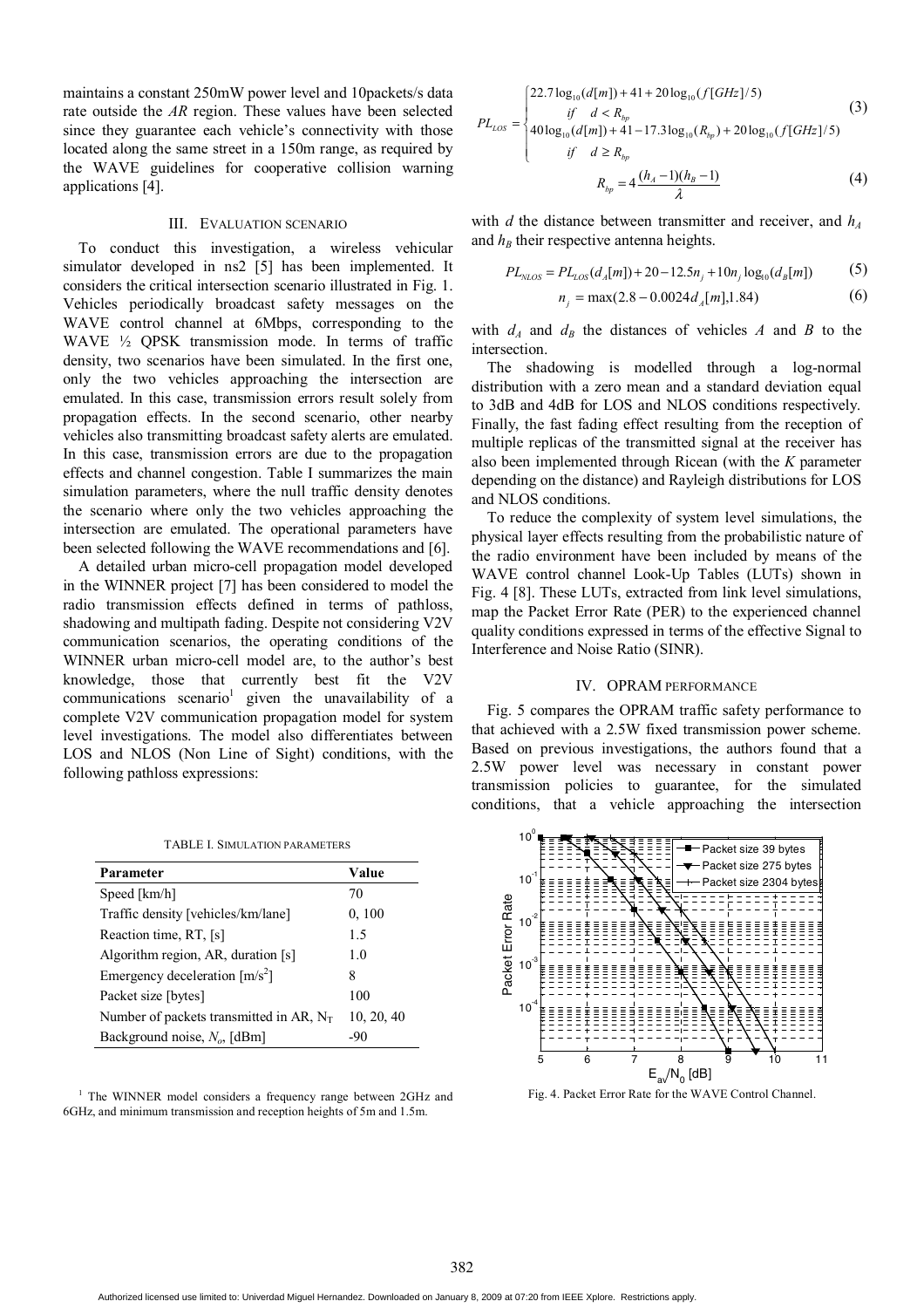received a broadcast safety alert with sufficient time to react in 99% of the simulated iterations. The performance is compared by means of the cumulative distribution function (CDF) of the distance to the intersection at which a vehicle correctly receives the first broadcast safety message from the potentially colliding vehicle. The obtained results demonstrate that OPRAM achieves the target traffic safety performance while using more efficiently the WAVE control channel than a constant power policy. Fig. 3 showed that OPRAM transmission powers could further be reduced by increasing the number of packets  $N_T$  transmitted during AR. As shown in Fig. 6, such power reduction is achieved without sacrificing the traffic safety performance given that still only 1% of the vehicles did not receive a broadcast safety alert before *CD*. It is also important to note the inefficient use of the WAVE control channel by constant power policies, given that despite continuously transmitting at 2.5W, such policies achieve the same distribution results in Fig. 6 as the adaptive OPRAM proposal.

#### V. POLICIES TO OVERCOME CHANNEL CONGESTION

The previous section demonstrated the OPRAM benefits resulting in a significant transmission power reduction while guaranteeing the traffic safety QoS requirements and ensuring an efficient use of the WAVE control channel. The previous analysis was conducted considering a congestion free channel where only the vehicles approaching the intersection where transmitting broadcast safety messages. However, in a more realistic urban V2V scenario, nearby vehicles will also periodically transmit broadcast safety messages on the WAVE control channel. These transmissions will increase channel congestion and result in packet data losses that could significantly alter the traffic safety performance. Moreover, certain OPRAM configurations can result in transmission power increases during *AR*. Such power increases result in higher transmission ranges and consequently on a higher channel collision probability resulting from the hidden terminal problem. Given the importance of ensuring the proper operation of the OPRAM proposal in *AR*, it would then be necessary to develop adequate policies that overcome the negative effects derived from channel congestions in the WAVE control channel.

Fig. 7 depicts the probability  $p_e$  to correctly receive a packet considering a congestion free channel and the case in which nearby vehicles (traffic density) also transmit in the WAVE control channel. The results shown in Fig. 7 clearly affect the OPRAM proposal by significantly reducing (around 25%) the target  $p_e$ . This reduction in the achieved  $p_e$  significantly influences the OPRAM traffic safety performance. Fig. 8 shows that the channel congestion increases the probability of not receiving a broadcast safety alert before *CD* from the 1% target to over 4%. To compensate the negative channel congestion effects on the OPRAM proposal, this work proposes two approaches.



Fig. 5. CDF of the distance at which the first message is received for a constant transmission power and the OPRAM proposal.



Fig. 6. Percentage of vehicles that receive a number of messages before CD.

The first channel congestion compensation policy considers the original OPRAM transmission power settings necessary to achieve a 1% probability of not receiving a packet before *CD* in a congestion free channel, but increases the number of packets  $N_T$  transmitted in AR. To this end, we use Equation (1) with the reduced target  $p_e$  resulting from the experienced channel congestion (as shown in Fig. 7, the channel congestion reduces  $p_e$  by over 25%). Considering Equation (1) and the target probability  $p=0.01$ , the first compensation policy requires the transmission of  $N_T=14$  broadcast safety messages during *AR* instead of the original 10 in a noncongested WAVE control channel.

The second channel congestion compensation policy does not modify the number of transmitted messages during *AR* but increases the transmission powers during *AR* to compensate for the reduced  $p_e$  resulting from the channel congestion. The increased transmission powers during *AR* are then estimated to compensate for the  $25\%$  reduction in  $p_e$  obtained under high traffic densities<sup>2</sup>. Such power levels are then estimated

 $2$  Different traffic densities would require to re-evaluate the power increase during AR necessary to compensate the channel congestion effects.